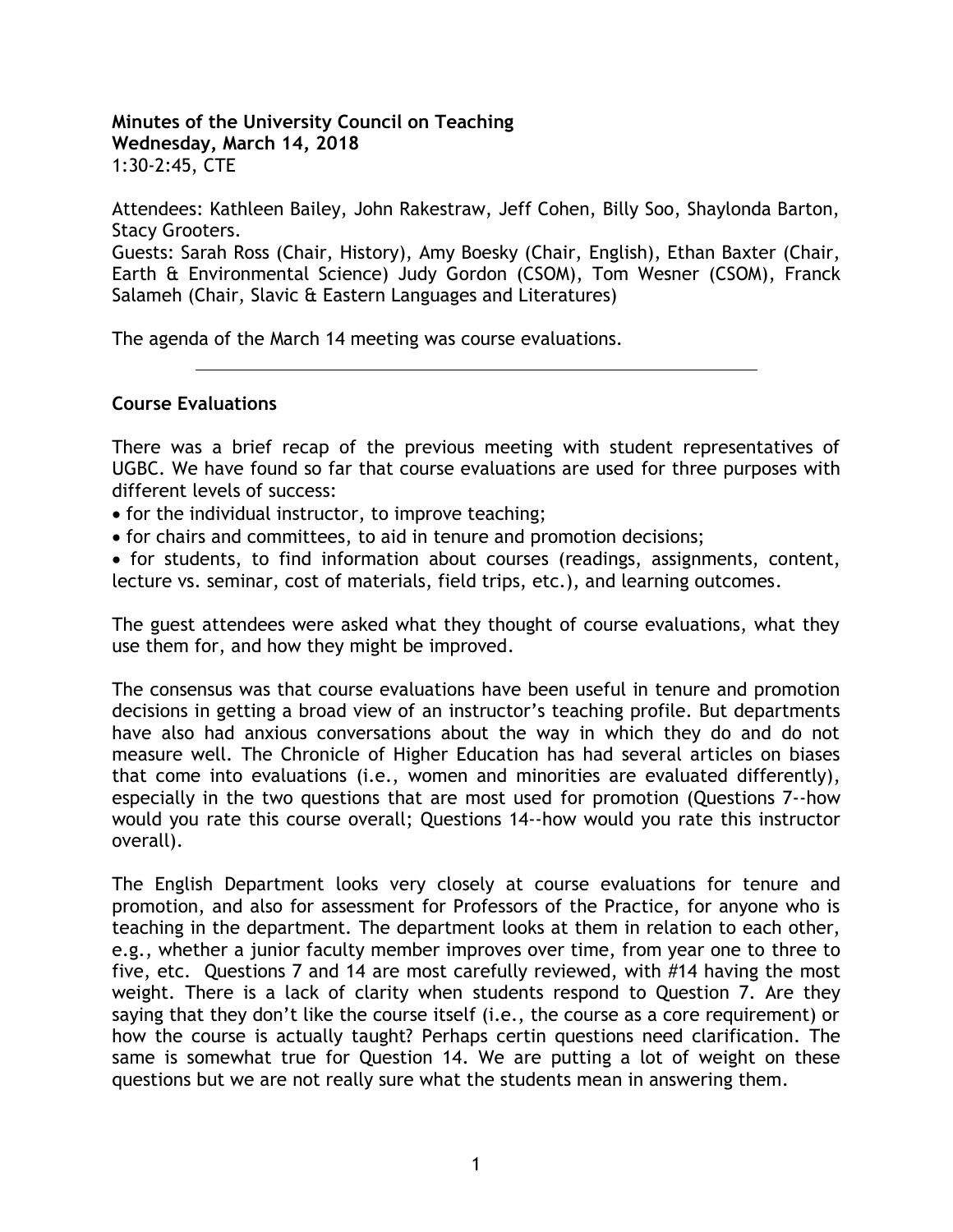Departments also put a lot of weight on Question 13 (intellectual challenge).

The Carroll School uses the evaluations extensively and consistently across all seven departments. In addition to tenure and promotion, they are utilized for development and diagnostic reasons. Every faculty member is assessed and meetings to discuss their teaching are set up to evaluate the instructor, the course, course workload, and intellectual challenge. But even looking at those areas, the evaluations don't give good diagnostic information for the sake of helping faculty improve teaching. Students are answering a lot of items, but they don't actually put too much weight on a lot of them. CSOM in general thinks the course evaluations in their present form have outlived their usefulness.

In the Slavic and Eastern Languages and Literatures, there are two facets: language courses and content courses. The results are markedly different. Consistently the language faculty get the highest evaluations. They've become skeptical to the validity of this exercise. The scores are lower for the content courses and the comments are more valid and thoughtful.

It was suggested that in the third year review, if the faculty member isn't doing a well, if there are red flags in the evaluations, this could be a tool to suggest, or require(?), a consultation with the CTE.

A study was done in the Carroll School by the teaching committee that shows there is very little variability in terms of the global rating. Therefore, when instructors receive the results of the evaluations, there is not a whole lot of actionable information. BC's questions were compared with other peer institutions. They found that some of our questions are high inference. For example, peer universities include statements such as "The instructor was skillful in helping students understand difficult concepts." That is more illuminating than simply choosing "clear or unclear." CSOM produced an internal memo that can be made available if anyone is interested in reading it.

When it comes to convincing a faculty member that they do in fact need help, evaluation results are often dismissed as unreliable, biased, skewed, large classes are rated more harshly than seminars, natural science courses are rated more strictly than humanities. A better evaluation tool will alleviate these issues and faculty can put more trust in the results.

It would also interesting to see how students evaluate instructors based on their class year. Do freshen and seniors, for example, have different expectations? Institutional Research can help with this data.

Is it necessary to have a shortened instrument with fewer questions to make sure the students actually fill them out for the sake of expediency? Would students spend more time on the evaluations if the questions were more thoughtful and better designed? How to ensure that all students take the time to fill out the forms thoughtfully, rather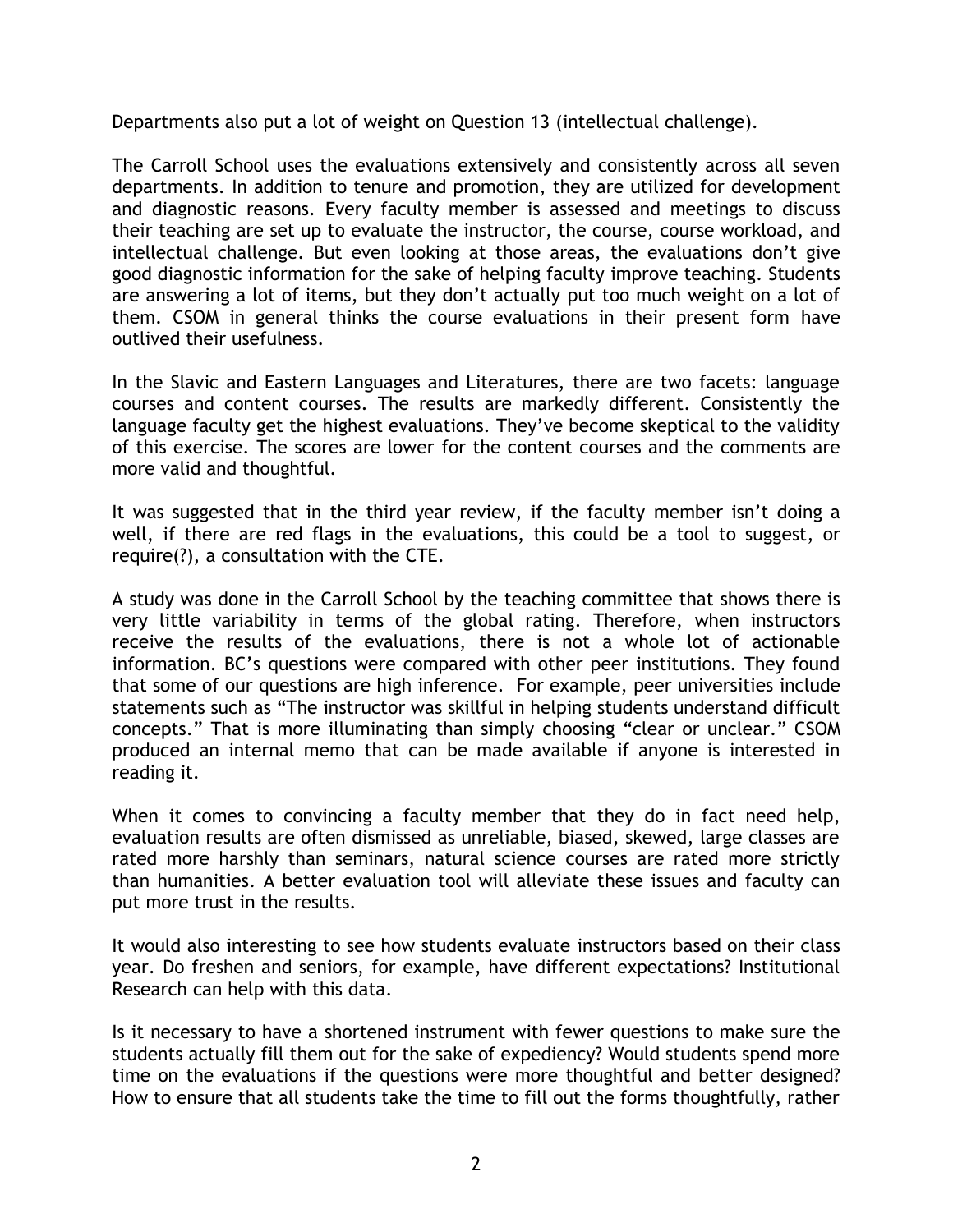than only those who love or loathe the course?

Should departments be able to add questions specific to their needs? Can course evaluations help with learning assessments and outcomes? Should the UCT be communicating and collaborating with the University Committee on Learning Outcomes?

Are junior faculty pressured into giving higher grades to get better course evaluations for tenure?

# **Questions to Consider**

Should the UCT recommend a completely new course evaluation or modify the existing questions? The Carroll School's recommendation is to start over: there are many questions that are now better designed that were not available when the BC form was first devised (also, the questions were designed to be completed in class, not online). What is the best delivery system? Should evaluations, or at least a brief version, be done in mid semester?

Should BC subscribe to a service such as IDEA? http://www.ideaedu.org/Services/Services-to-Improve-Teaching-and-Learning/Student-Ratings-of-Instruction

# **TAM Update**

Eighteen TAM applications requesting \$190,660 have been received, and applications are being reviewed. The total to be awarded is \$62,000.

# **ATAB Request**

The ATAB committee requested that the UCT website be updated to include committee membership, mission, grants supported by the UCT, and any other relevant information, as well as meeting minutes. The UCT will discuss this request at its next meeting.

# **The Teaching Retreat Update**

23 faculty members were invited. 21 have committed. 2 are in the process of confirming. 2 have not yet responded.

\*\*\*\*\*\*\*\*\*\*\*\*\*\*\*\*\*\*\*\*\*\*\*\*\*\*\*\*\*\*\*\*\*\*\*\*\*\*\*\*\*\*\*\*\*\*\*\*\*\*\*\*\*\*\*\*\*\*\*\*\*\*\*\*\*\*\*\*\*

Next Meetings:

April 11, 12:00-1:15, CTE. Our guests are Tom Walsh, Stephanie Berzin (Social Work);